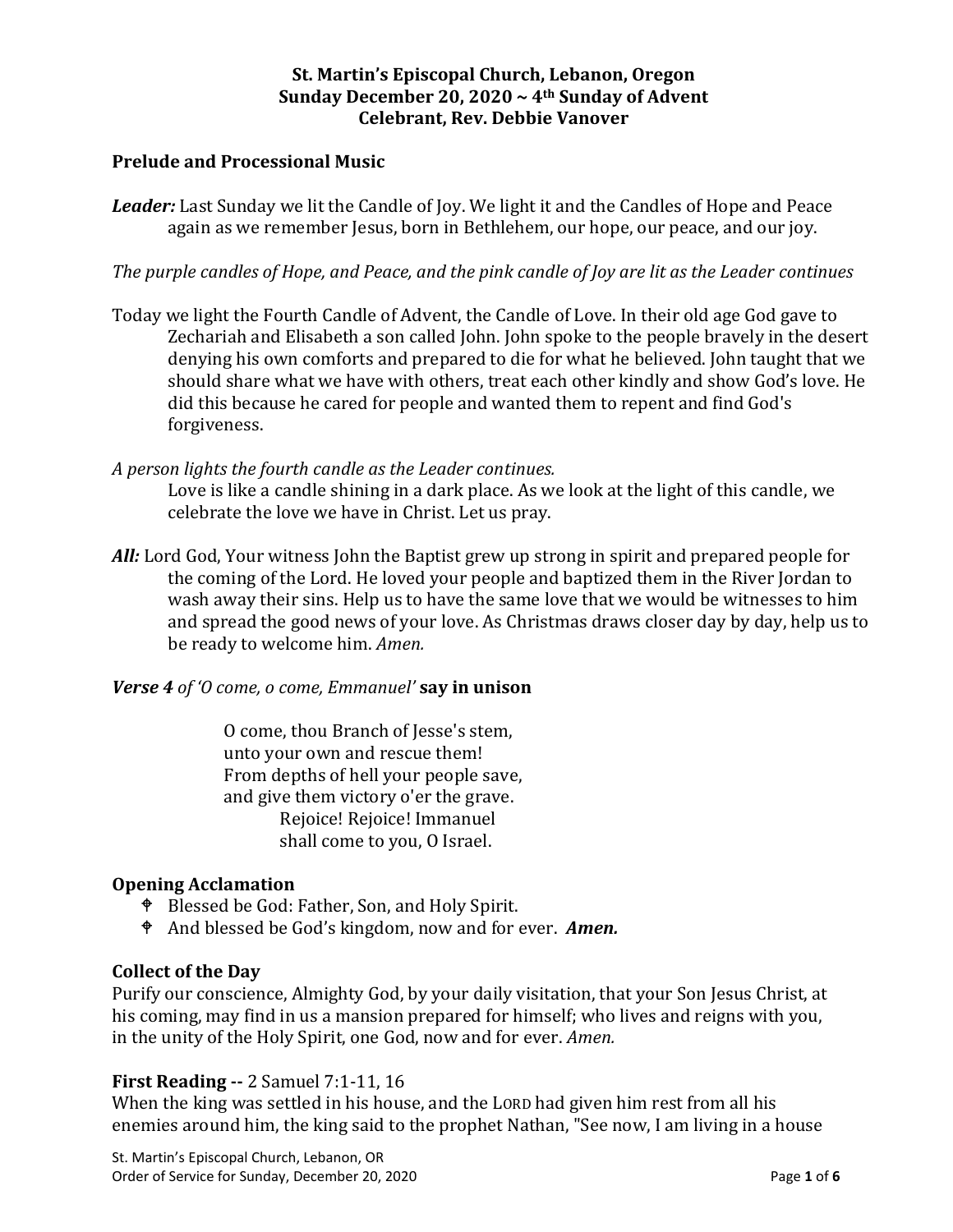of cedar, but the ark of God stays in a tent." Nathan said to the king, "Go, do all that you have in mind; for the LORD is with you."

But that same night the word of the LORD came to Nathan: Go and tell my servant David: Thus says the LORD: Are you the one to build me a house to live in? I have not lived in a house since the day I brought up the people of Israel from Egypt to this day, but I have been moving about in a tent and a tabernacle. Wherever I have moved about among all the people of Israel, did I ever speak a word with any of the tribal leaders of Israel, whom I commanded to shepherd my people Israel, saying, "Why have you not built me a house of cedar?" Now therefore thus you shall say to my servant David: Thus says the LORD of hosts: I took you from the pasture, from following the sheep to be prince over my people Israel; and I have been with you wherever you went, and have cut off all your enemies from before you; and I will make for you a great name, like the name of the great ones of the earth. And I will appoint a place for my people Israel and will plant them, so that they may live in their own place, and be disturbed no more; and evildoers shall afflict them no more, as formerly, from the time that I appointed judges over my people Israel; and I will give you rest from all your enemies. Moreover the LORD declares to you that the LORD will make you a house. Your house and your kingdom shall be made sure forever before me; your throne shall be established forever.

- Hear what the Spirit is saying to God's People
- **Thanks be to God**

# **Psalm 89:1-4, 19-26**

1 Your love, O LORD, for ever will I sing; \* from age to age my mouth will proclaim your faithfulness. 2 For I am persuaded that your love is established for ever; \* you have set your faithfulness firmly in the heavens. 3 "I have made a covenant with my chosen one; \* I have sworn an oath to David my servant: 4 'I will establish your line for ever, \* and preserve your throne for all generations.'" 19 You spoke once in a vision and said to your faithful people: \* "I have set the crown upon a warrior and have exalted one chosen out of the people. 20 I have found David my servant; \* with my holy oil have I anointed him. 21 My hand will hold him fast \* and my arm will make him strong. 22 No enemy shall deceive him, \* nor any wicked man bring him down. 23 I will crush his foes before him \* and strike down those who hate him. 24 My faithfulness and love shall be with him, \* and he shall be victorious through my Name. 25 I shall make his dominion extend \* from the Great Sea to the River. 26 He will say to me, 'You are my Father, \*

my God, and the rock of my salvation.'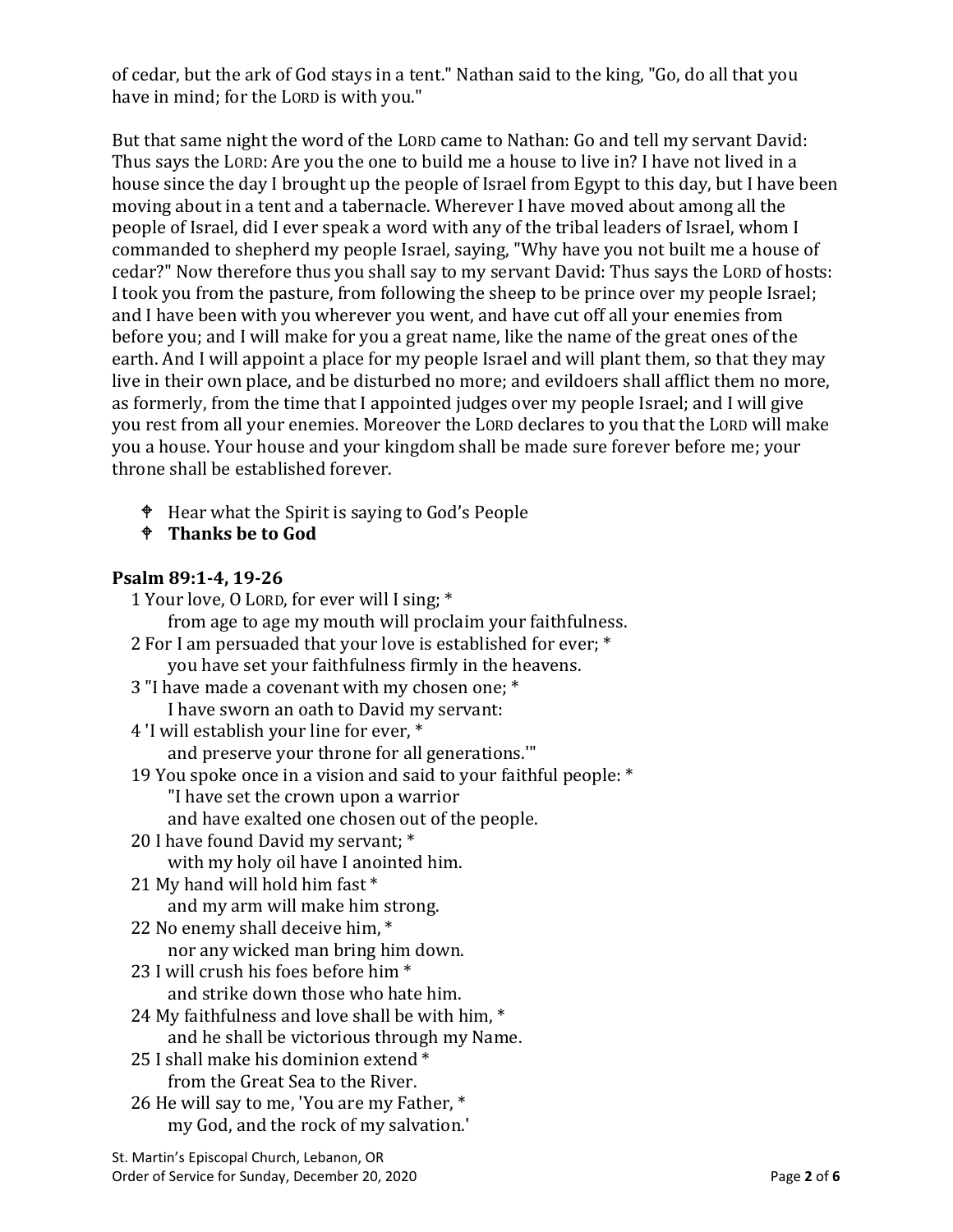# **Second Lesson – Romans 16:25-27**

Now to God who is able to strengthen you according to my gospel and the proclamation of Jesus Christ, according to the revelation of the mystery that was kept secret for long ages but is now disclosed, and through the prophetic writings is made known to all the Gentiles, according to the command of the eternal God, to bring about the obedience of faith-- to the only wise God, through Jesus Christ, to whom be the glory forever! Amen.

- $\bullet$  Hear what the Spirit is saying to God's People
- **Thanks be to God**

# **The Holy Gospel of our Lord Jesus Christ, according to Luke (1:26-38))**

**Glory to you, Lord Christ.**

In the sixth month the angel Gabriel was sent by God to a town in Galilee called Nazareth, to a virgin engaged to a man whose name was Joseph, of the house of David. The virgin's name was Mary. And he came to her and said, "Greetings, favored one! The Lord is with you." But she was much perplexed by his words and pondered what sort of greeting this might be. The angel said to her, "Do not be afraid, Mary, for you have found favor with God. And now, you will conceive in your womb and bear a son, and you will name him Jesus. He will be great, and will be called the Son of the Most High, and the Lord God will give to him the throne of his ancestor David. He will reign over the house of Jacob forever, and of his kingdom there will be no end." Mary said to the angel, "How can this be, since I am a virgin?" The angel said to her, "The Holy Spirit will come upon you, and the power of the Most High will overshadow you; therefore the child to be born will be holy; he will be called Son of God. And now, your relative Elizabeth in her old age has also conceived a son; and this is the sixth month for her who was said to be barren. For nothing will be impossible with God." Then Mary said, "Here am I, the servant of the Lord; let it be with me according to your word." Then the angel departed from her.

- $\bullet$  This is the Gospel of the Lord.
- **Thanks be to God**

## Nicene Creed **(BCP p.358)**

We believe in one God, the Father, the Almighty, maker of heaven and earth, of all that is, seen and unseen. We believe in one Lord, Jesus Christ, the only Son of God, eternally begotten of the Father, God from God, Light from Light, true God from true God, begotten, not made, of one Being with the Father. Through him all things were made.

St. Martin's Episcopal Church, Lebanon, OR Order of Service for Sunday, December 20, 2020 Page **3** of **6**

**Sermon** The Rev. Debbie Vanover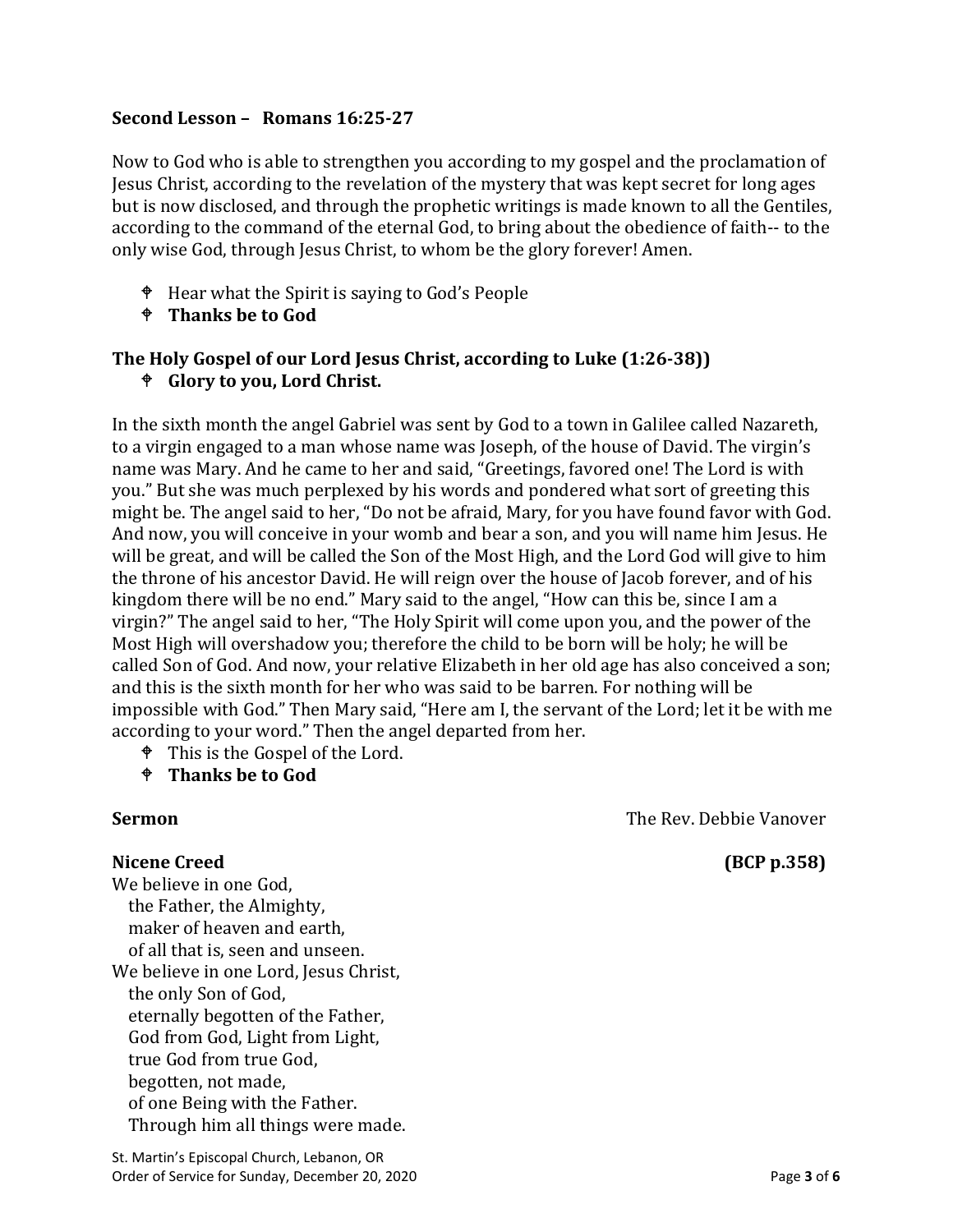For us and for our salvation he came down from heaven: by the power of the Holy Spirit he became incarnate from the Virgin Mary, and was made man. For our sake he was crucified under Pontius Pilate; he suffered death and was buried. On the third day he rose again in accordance with the Scriptures; he ascended into heaven and is seated at the right hand of the Father. He will come again in glory to judge the living and the dead, and his kingdom will have no end. We believe in the Holy Spirit, the Lord, the giver of life, who proceeds from the Father and the Son. With the Father and the Son he is worshiped and glorified. He has spoken through the Prophets. We believe in one holy catholic and apostolic Church. We acknowledge one baptism for the forgiveness of sins. We look for the resurrection of the dead, and the life of the world to come. **Amen.**

# **Special Prayers for Advent IV**

**The response is** *Lord, graciously hear us*

As we wait with pregnant expectation for the coming of Jesus, let us offer prayers to God who sends his Son in the womb of a virgin.

For the coming of Jesus Christ in power and glory. For the coming of Wisdom to teach and guide us. For the coming of Emmanuel, the hope of all the peoples.

For this parish community of St. Martin's that the Lord would bless us with health and vitality in pursuit of the mission he has given us. Lord, hear us. *People* Lord, graciously hear us.

For the peace of the world, and for our unity in Christ. Lord, hear us. *People* Lord, graciously hear us.

For Michael our presiding bishop, Michael our bishop, Diana our Bishop-elect and all bishops, for all clergy and deacons and all who minister in Christ, and for all the holy people of God. Lord, hear us.

*People* Lord, graciously hear us.

For the church throughout the world and the faithful in every place. Lord, hear us. *People* Lord, graciously hear us.

For the leaders of the nations and all-in authority. Lord, hear us. *People* Lord, graciously hear us.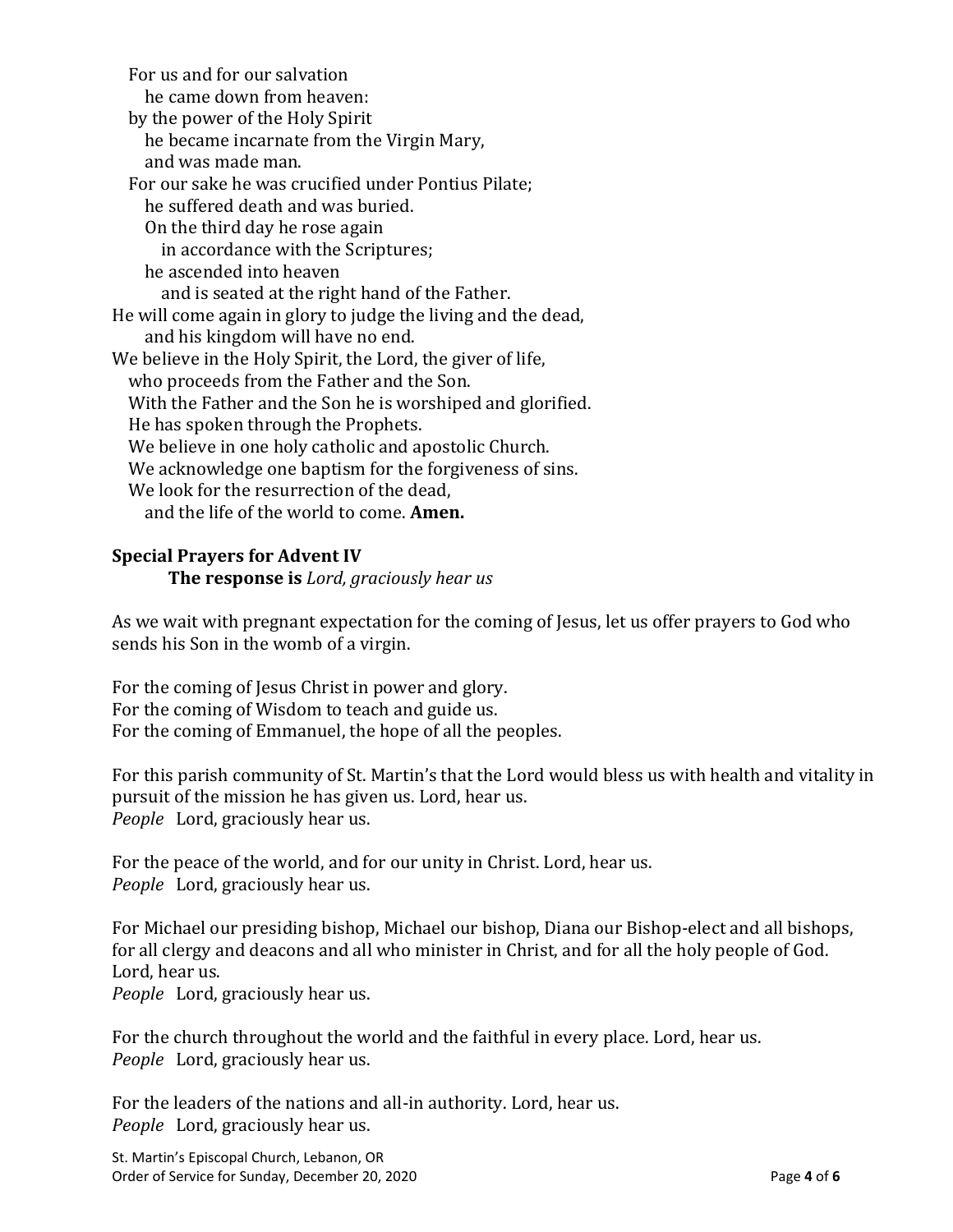For justice, peace, and freedom among peoples of the earth. Lord, hear us. *People* Lord, graciously hear us.

For travelers, for the sick and the suffering, for the hungry and the oppressed, and for those in prison. Lord, hear us.

*People* Lord, graciously hear us.

For all faithful departed, and for those whose faith is known to God alone, especially Bob Lewis, Betty Stokes, Sue Gillenwater, and The Rev. Deacon Bill Losher. Lord, hear us. *People* Lord, graciously hear us.

For our deliverance from all affliction, strife, and need, remembering especially those on our prayer list and those we name now silently or aloud. Lord, hear us. *People* Lord, graciously hear us.

Joining our voices with the blessed Virgin Mary, St. Martin, the Angel Gabriel, and with all the saints and angels of God, let us offer ourselves and one another to the living God through Christ. *To you, O Lord.*

## *Celebrant*

O Wisdom, breath from the mouth of God most high, you reign from one end of the earth to the other, and govern all creation with strong and tender care: Come and teach us the way of wisdom. Glory to you for ever. *Amen.*

| <b>Confession of Sin &amp; Absolution</b><br><b>The Peace</b><br><b>Offertory Music</b>                                                                                                                                                                                                                                                                                                                                | (Just wave from your pew)<br>(a basket is placed in the Narthex) | BCP p. 360<br>BCP p. 360 |
|------------------------------------------------------------------------------------------------------------------------------------------------------------------------------------------------------------------------------------------------------------------------------------------------------------------------------------------------------------------------------------------------------------------------|------------------------------------------------------------------|--------------------------|
|                                                                                                                                                                                                                                                                                                                                                                                                                        | The Liturgy of the Table                                         |                          |
| The Great Thanksgiving Eucharistic Prayer A                                                                                                                                                                                                                                                                                                                                                                            |                                                                  | BCP p. 361               |
| The Lord's Prayer said not sung                                                                                                                                                                                                                                                                                                                                                                                        |                                                                  |                          |
| Our Father, who art in heaven,<br>hallowed be thy Name,<br>thy kingdom come,<br>thy will be done,<br>on earth as it is in heaven.<br>Give us this day our daily bread.<br>And forgive us our trespasses,<br>as we forgive those<br>who trespass against us.<br>And lead us not into temptation,<br>but deliver us from evil.<br>For thine is the kingdom,<br>and the power, and the glory,<br>for ever and ever. Amen. |                                                                  |                          |
| St. Martin's Episcopal Church, Lebanon, OR<br>Order of Service for Sunday, December 20, 2020                                                                                                                                                                                                                                                                                                                           |                                                                  | Page 5 of 6              |